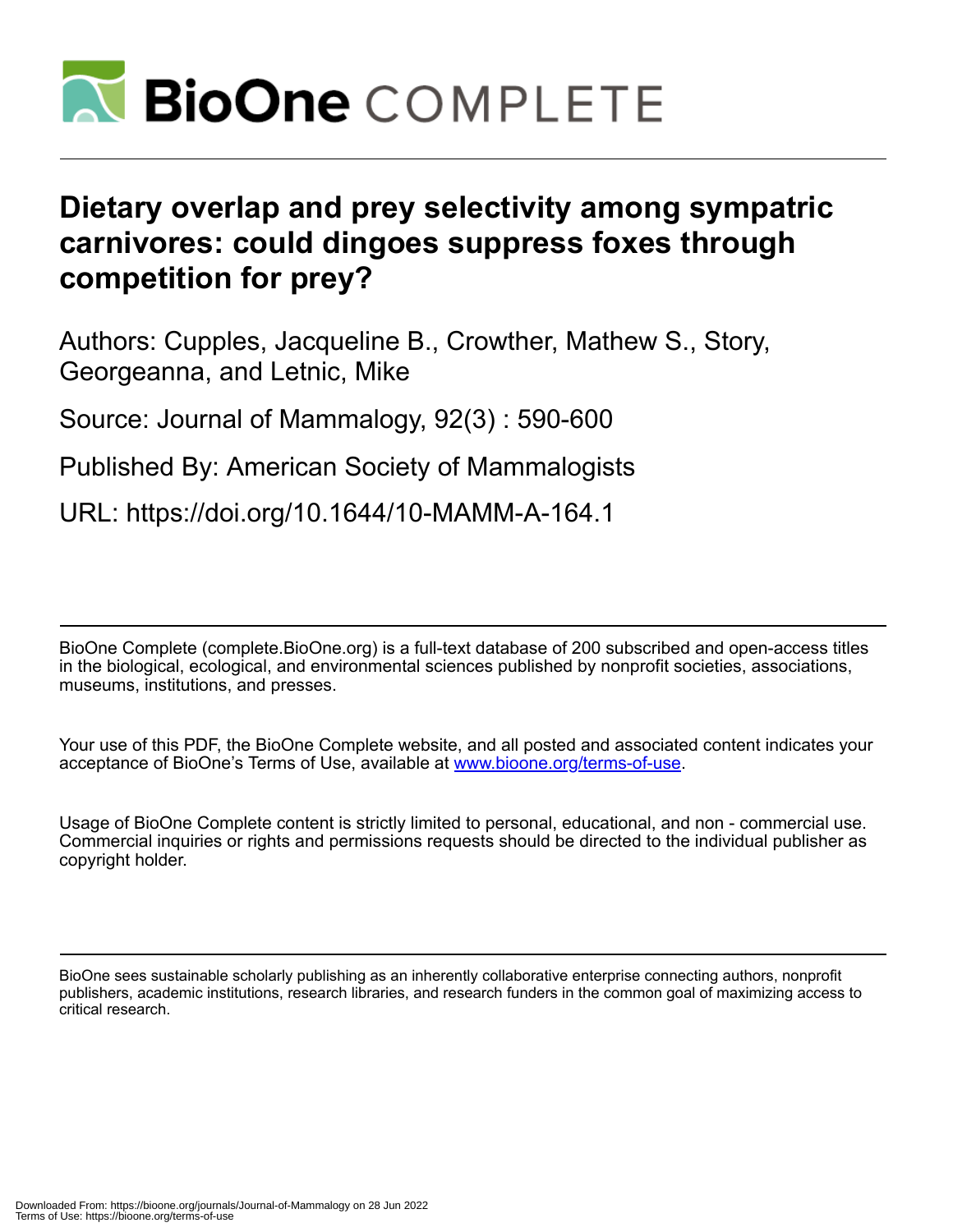

# Dietary overlap and prey selectivity among sympatric carnivores: could dingoes suppress foxes through competition for prey?

JACQUELINE B. CUPPLES,\* MATHEW S. CROWTHER, GEORGEANNA STORY, AND MIKE LETNIC

School of Biological Sciences, University of Sydney, Sydney, New South Wales 2006, Australia (JBC, MSC, ML) Oregon Department of Fish and Wildlife, P.O. Box 1214, Lakeview, OR 97630, USA (JBC) Scats About, P.O. Box 24, Majors Creek, New South Wales 2622, Australia (GS) Hawkesbury Institute for the Environment, University of Western Sydney, Locked Bag 1797, Penrith, New South Wales 2751, Australia (ML)

\* Correspondent: jackie\_cupples@yahoo.com

The mesopredator release hypothesis (MRH) predicts that a reduced abundance of top-order predators results in an increase in the abundance of smaller predators due to the cessation of intraguild predation and competition. In turn, small prey preferred by mesopredators are predicted to benefit from the suppressive effects of top-order predators on mesopredators. In support of the MRH a growing body of evidence shows that Australia's largest terrestrial predator, the dingo (*Canis lupus dingo*, body mass of 15–25 kg), might suppress the abundance of the smaller invasive red fox (*Vulpes vulpes*, body mass of 3.5–7.5 kg). Foxes are implicated in the declines of native rodents and marsupials in arid Australia; where foxes are rare, native prey species are more likely to persist. However, the mechanism by which dingoes suppress fox populations and benefit native mammal species is not well understood. We used scat analysis and prey selectivity indexes to examine the potential for dietary competition between dingoes and foxes at 3 arid sites. Dietary overlap between dingoes and foxes was high  $(\geq$ 85%) at all sites. Dingoes and foxes preferentially selected identical prey types in greater proportion to their relative abundance at all sites, but foxes tended to consume smaller prey than dingoes. Dingoes consumed more large-  $(>999 g)$  and medium-sized  $(100–999 g)$  mammals, and foxes consumed greater numbers of smaller  $(< 100 \text{ g})$  mammals. At 2 sites rabbits were the most frequently occurring prey for both predators and were consumed in greater proportion than their abundance. The extensive dietary overlap and preferential selection by the predators for the same prey suggest that considerable potential exists for dietary competition between these predators. Fox remains found in dingo scats provided evidence of intraguild predation. Our results support the notions that dingoes could suppress fox populations through both dietary competition and direct killing and that this suppression of foxes could benefit small prey.

Key words: competition, dietary overlap, intraguild predation, mesopredator release hypothesis, prey selectivity

E 2011 American Society of Mammalogists DOI: 10.1644/10-MAMM-A-164.1

Top-order predators can have an important role in structuring ecosystems by the regulation of their prey or competitors, or both (Beschta 2003; Crooks and Soulé 1999; Estes et al. 2004; Ripple et al. 2001). The cessation of regulatory interactions between a top-order predator and smaller predators (mesopredators) can lead to an increase in mesopredator abundance (Rayner et al. 2007; Trewby et al. 2008). This phenomenon is termed mesopredator release (Ritchie and Johnson 2009; Soule´ et al. 1988). Mesopredators tend to occur at higher population densities and prey on smaller species than top-order predators (Ritchie and Johnson 2009). Consequently, an overabundance of mesopredators can have devastating consequences for their prey (Berger et al. 2008; Crooks and Soulé 1999; Rayner et al. 2007; Soulé et al. 1988).

One way in which top-order predators suppress mesopredator populations is through interspecific competition for food or other resources, such that growth, survivorship, or fecundity of the smaller predators is reduced (Glen and Dickman 2005). Competition can be divided broadly into exploitive competition, where competition for the use of resources occurs, and interference competition, whereby individuals are directly antagonistic toward others such that they exclude others from a contested resource (Glen and Dickman 2005). Dominant predators that have high dietary overlap with smaller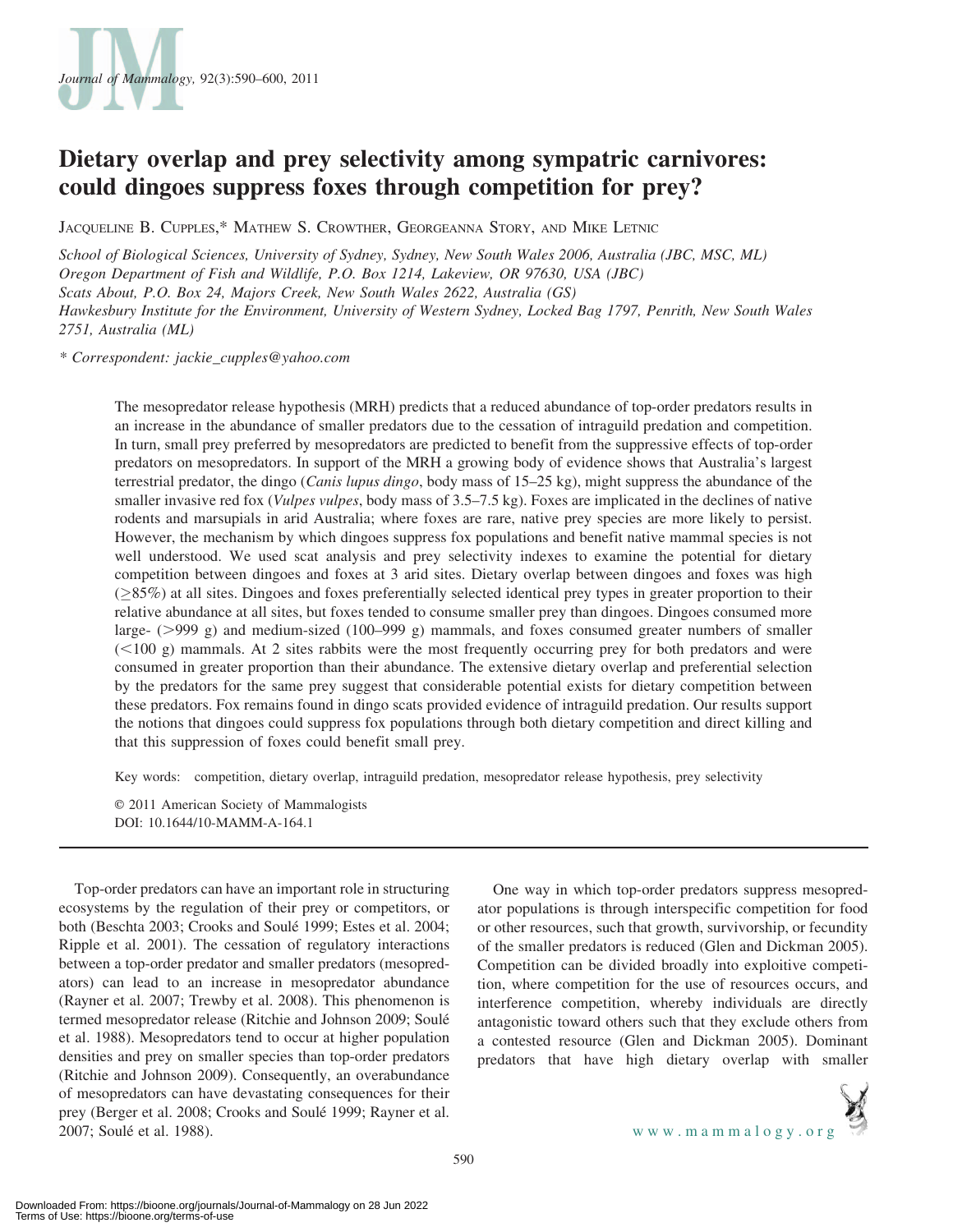mesopredators can suppress the subordinate species through prey competition, although a high degree of overlap does not necessarily indicate that competition is occurring (e.g., staple prey are abundantly available to both species). Competition is more likely to occur when a shared resource is in limited supply (Begon et al. 1996).

Another mechanism by which top-order predators can suppress the abundances of mesopredators is through direct killing (Berger and Gese 2007; Ritchie and Johnson 2009). Instances of intraguild predation tend to increase with high levels of dietary overlap, particularly when the larger species is 2–5 times larger than the victim species (Donadio and Buskirk 2006). Species that are subject to aggression and lethal interactions with a more dominant competitor often develop avoidance behaviors that influence their abundance and distribution (Fedriani et al. 2000; Lindström et al. 1995). Both exploitive and interference competition can occur among sympatric carnivores that preferentially select the same prey in greater proportion than their availability in the environment. When a limited resource is staple prey for both species, the dominant predator might outcompete its subordinate or aggressive encounters might occur, or both (Donadio and Buskirk 2006; Glen et al. 2007).

Both of Australia's largest terrestrial predators, the dingo (Canis lupus dingo; average mass of 16 kg) and the smaller introduced red fox (Vulpes vulpes; average mass of 4.6 kg) have been viewed historically as threats to pastoral enterprises. Predation by foxes also has been identified as a major threat to native fauna with masses  $\leq 10$  kg (Kinnear et al. 2002). To reduce their impacts dingo and fox populations have long been controlled through exclusion fencing, trapping, poison-baiting, and shooting (Fleming et al. 2001; Saunders and McLeod 2007). However, the mesopredator release hypothesis (MRH) and a growing body of data suggest that programs to control dingoes can be detrimental for conservation of biodiversity. This is because dingoes appear to suppress fox abundances across vast areas and thus benefit species that are vulnerable to predation by foxes (Johnson and VanDerWal 2009; Letnic et al. 2011).

Consistent with the MRH, macroecological studies have shown that the presence of dingoes is linked to the persistence of native rodents and ground-dwelling marsupials. Conversely, the ranges of rodents and marsupials declined where they overlapped little with dingoes (Johnson et al. 2007; Smith and Quin 1996). Similarly, field studies have demonstrated positive correlations between dingoes and native fauna threatened by foxes and negative relationships between threatened fauna and foxes (Letnic et al. 2009a, 2009b; Southgate et al. 2007; Wallach et al. 2009). These and other studies have prompted discussion of the maintenance or restoration of dingo populations, with the purpose of harnessing their fox-suppressive effects (Dickman et al. 2009). However, this idea is controversial because of the adverse impacts that dingoes have on livestock production and ambiguity as to whether the dingo is a native Australian species (Letnic et al. 2009a).



FIG. 1.—Map of the arid-zone study areas showing the locations of scat collection. The dashed line represents the dingo-barrier fence. Dingoes are rare in white areas on the map and common elsewhere.

The mechanism by which dingo–fox interactions might benefit conservation of biodiversity and ecological restoration is not clearly understood. Direct observations and fox remains found in digestive tracts and scats of dingoes indicate that dingoes occasionally prey on foxes (Glen et al. 2010; Marsack and Campbell 1990; Mitchell and Banks 2005). Additionally, foxes in the semiarid zone have been deterred from prey nests, warrens, and fox-feeding stations by the presence of dingo feces (O'Neill 2002), and foxes avoided bait stations visited by dingoes in southeastern Australia (Mitchell and Banks 2005). Such avoidance behavior by foxes could change the foraging patterns of foxes and, in turn, limit encounters between foxes and their prey, thereby increasing prey survival (Glen et al. 2007).

Dingoes also are likely to compete with foxes for food resources, particularly in times of drought when resources are scarce (Corbett 1995; Glen et al. 2007). Evidence for this form of competition is provided by studies showing high (65–94%) dietary overlap between sympatric dingoes and foxes (Glen and Dickman 2008; Mitchell and Banks 2005; Paltridge 2002; Pavey et al. 2008). Prey differentiation was noted in these studies, with foxes tending to consume smaller prey and dingoes consuming larger prey.

An understanding of the interactions between dingoes and foxes is required to evaluate the potential to incorporate the fox-suppressive effects of dingoes into conservation programs. We investigated the mechanisms by which a top-order predator might suppress the abundance of a sympatric mesopredator and benefit prey species at 3 widely separated sites in arid Australia (Fig. 1). On the basis of previous studies (Glen and Dickman 2008; Mitchell and Banks 2005; Paltridge 2002; Pavey et al. 2008) and similarities in the dentition of these 2 canids (Corbett 1995; MacDonald 1977), we predicted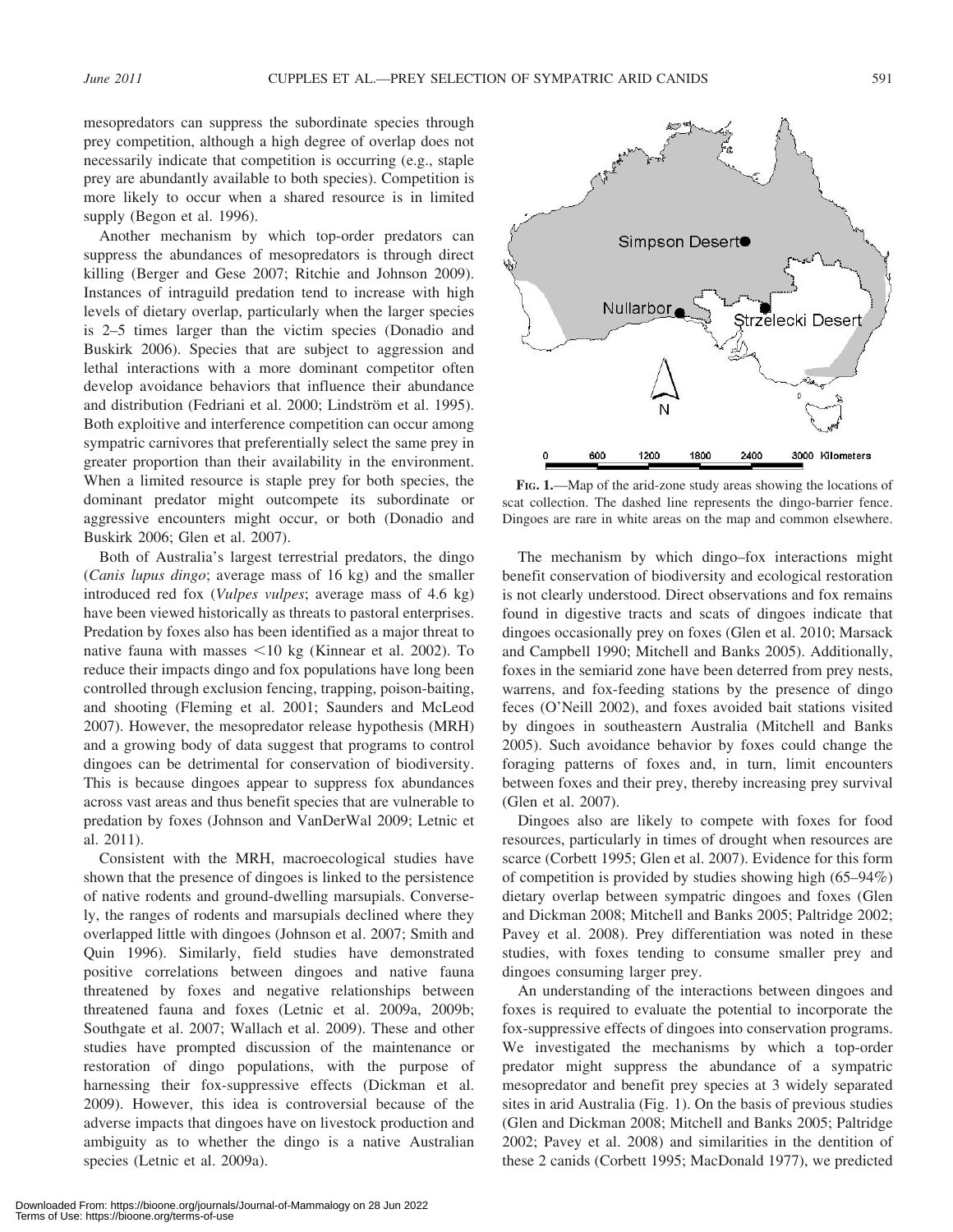that substantial dietary overlap between dingoes and foxes would occur at all 3 study sites. We explored the potential for exploitative competition to occur between sympatric dingoes and foxes through analyses of diet and prey selectivity of these canids. Furthermore, in keeping with the concept of preyscaling according to predator size (Sinclair et al. 2003) and the predictions of the MRH, we anticipated that larger prey  $(\geq 1,000 \text{ g})$  would be more prominent in dingo diets and smaller prey  $(<100 g)$  would be more prominent in fox diets (Ritchie and Johnson 2009).

## MATERIALS AND METHODS

Study area.—The Simpson Desert study area spanned 2 private conservation reserves, Ethabuka and Cravens Peak, and 1 cattle grazing property, Carlo, located in southeastern Queensland (23°46′S, 138°28′E; 23°16′S, 138°17′E; and  $23^{\circ}29'$ S,  $138^{\circ}32'E$ , respectively; Fig. 1). The arid climate of this hot desert is characterized by a distinctive wet season between December and March with mean monthly rainfall ranging between 38 and 63 mm during these months; the nearest weather station (Boulia) has a mean annual rainfall of 302 mm (Bureau of Meteorology 2009). Mean daily maximum temperatures range from  $33^{\circ}$ C to  $38^{\circ}$ C in the summer and mean low temperatures range from  $8^{\circ}$ C to  $18^{\circ}$ C in the winter (Bureau of Meteorology 2009). The dominant landforms were sand dunes 8–10 m in height that are oriented in a northnorthwest–south-southeast direction. Vegetation was hummock grassland dominated by Triodia basedowii, and the scattered trees found in swales were typically Acacia cambagei (Letnic and Dickman 2006). Water sources at this site included permanent springs and subartesian bores.

The study site in the Strzelecki Desert region was located north of the dingo-barrier fence in South Australia  $(30^{\circ}75^{\prime}S,$  $140^{\circ}47'E$ ; Fig. 1). The fence, which is 2 m high and  $>5,000$  km long, is designed to exclude dingoes from sheep-grazing lands to the south; dingoes are common in areas north of the fence (Fleming et al. 2001). Cattle grazing occurred at the study site, and artificial bores and dams provided permanent surface water supplies. The dominant landforms were sand dunes 3–8 m in height that run northeast– southwest. The nearest weather station (Tibooburra) has a mean annual rainfall of 284 mm (Bureau of Meteorology 2009). Mean high and low temperatures range from  $18^{\circ}$ C to  $36^{\circ}$ C and  $6^{\circ}$ C to  $22^{\circ}$ C, respectively (Bureau of Meteorology 2009). Dune crests supported scattered trees and shrubs, including Callitris glaucophylla, Casuarina pauper, Acacia ligulata, and Dodonaea viscosa, with a sparse perennial understory. Vegetation in the swales between dunes was primarily ephemeral forbs, short-grasses, and shrubs.

The study site in the Nullarbor region was located in Wahgunyah National Park and was located west of the dingobarrier fence where dingoes are common  $(31^{\circ}45^{\prime}S, 131^{\circ}52^{\prime}E;$ Fig. 1). The site was situated on coastal sand dunes in semiarid mallee heathland. The overstory consisted of Eucalyptus gracilis and E. oleosa; middle-story vegetation included Melaleuca lanceolata spp., Geijera linearifolia, and Exocarpos aphyllus. Atriplex vesicaria and Rhagodia crassifolia typified understory vegetation, and Carpobrotus rossii provided ground cover. The nearest weather station (Nullarbor) has mean maximum temperatures ranging from  $18^{\circ}$ C to  $28^{\circ}$ C and mean minimum temperatures ranging from  $5^{\circ}$ C to  $16^{\circ}$ C; mean annual rainfall is 302 mm (Bureau of Meteorology 2009). No livestock grazing occurred at the Nullarbor study site, and natural water sources were scarce; no artificial water sources were present. Although all 3 sites (with the exclusion of private reserves at the Simpson Desert site) are subject to sporadic predator reduction efforts—for example, intermittent poison-baiting using meat baits impregnated with sodium fluoroacetate (1080) or opportunistic shooting, or both—dingoes were common in all of the study areas (Letnic et al. 2009a; Letnic and Koch 2010).

Scat analysis.—Scats were collected in March and November 2007 (Strzelecki Desert), March–April 2008 (Nullarbor), and September–October 2008 (Simpson Desert). At each location scat samples were collected along unimproved roads, at watering points (springs and bores), and in swales and on dune tops. Samples were identified as those of dingoes or foxes based on size, smell, shape, and color (Triggs 1996). One or more fecal pellets deposited in the same spot were assessed to be a single scat. Scats were placed in plastic or paper bags and labeled with the location and date of collection. Scats were judged to be  $\leq$  months old based on observed characteristics, including color, smell, apparent moisture content, and level of deterioration (Paltridge 2002).

We sterilized samples via autoclave at  $121^{\circ}$ C for 20 min, or oven-dried them overnight at  $100^{\circ}$ C, and then washed them individually in nylon bags in a commercial washer. After washing, only indigestible fragments of prey remained (hair, teeth, bones, skin, scales, feathers, and exoskeletons). Using reference bone, teeth, and hair samples from species known or expected to be found within the study area and a source for identifying Australian mammalian hair (Triggs and Brunner 2002), we identified prey to the most specific, accurate taxonomic level possible. We examined hairs using whole mounts, cross sections, and scale casts under  $10\times$  and  $40\times$ microscopes as described in Triggs and Brunner (2002). When possible, we classified mammals and reptiles to the species level; we classified insects and birds to the class level.

Prey abundance assessments.—At all 3 sites coarse measures of prey abundance were conducted concurrently with scat collection. At the Strzelecki and Nullarbor sites we made estimates of the abundance of large- (kangaroo and livestock) and medium-sized (rabbit) mammals using 3 or 4 nocturnal spotlight transects (7–20 km long) at each site. Because of the sparse vegetation and understory in the Australian arid zone, spotlight surveys have been used previously in this region to estimate abundance of mediumand large-sized mammals (Letnic and Koch 2010; Read and Bowen 2001). In the Simpson Desert spotlighting was conducted using 4 transects ranging from 3 to 13 km in length. At all sites a 50-watt spotlight was used while we sat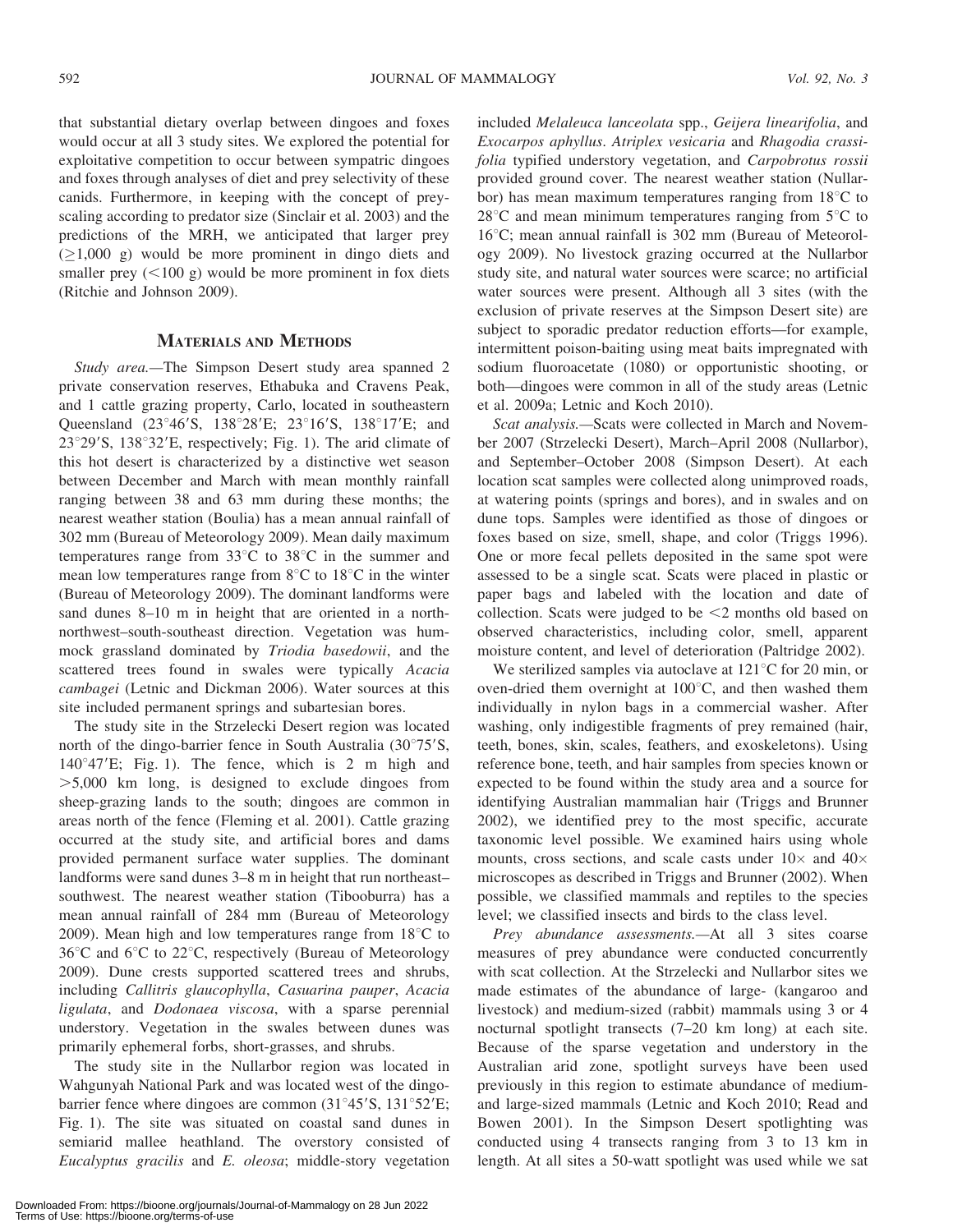on the roof of a 4-wheel-drive vehicle moving at 15 km/h and counted large- and medium-sized mammals. Assuming observer visibility extended to 100 m on either side of the transect, we calculated indexes of abundance for large- and medium-sized mammals as mean number of animals sighted per hectare of spotlight survey.

We estimated small mammal and reptile abundances at the Strzelecki and Nullarbor sites on seven or eight 1-ha trapping grids composed of 6 pitfall traps (diameter  $= 150$  mm, depth  $= 600$  mm) equipped with a 10-m-long drift fence (height  $=$ 30 mm) and 25 box traps baited with peanut butter, oats, and cane syrup. Grids were at least 1 km apart and were checked for 4 consecutive mornings. In the Simpson Desert we assessed reptile and small mammal abundance using eight 1 ha trapping grids composed of 36 pitfall traps (diameter  $=$ 160 mm, depth  $= 600$  mm) equipped with a 5-m-long drift fence. Box traps were not used at the Simpson Desert site, because they were found to be less effective (C. R. Dickman, University of Sydney, pers. comm.). Grids in the Simpson Desert were at minimum 1 km apart and were checked for 1–3 consecutive mornings. We calculated indexes of reptile and small mammal abundance at each site as the mean number of animals captured per hectare. We handled all animals in accordance with guidelines approved by the American Society of Mammalogists (Gannon et al. 2007).

Data analysis.—We classified prey items into the following categories: small, medium, or large mammals; birds; reptiles; insects; vegetation; other; or unknown. To ensure that we analyzed an adequate number of scats for each predator at each site we plotted the cumulative diversity of prey items identified in the sample against the number of scats dissected. We calculated the Brillouin index of diversity (Brillouin 1956) using the following equation:

$$
H = \frac{\ln N! - \sum \ln n_i!}{N},
$$

where H is diversity,  $N$  is total number of individual prey recorded, and  $n_i$  is the number of individual prey items in the ith category. We used the Brillouin index of diversity instead of more common diversity indexes such as the Shannon index because prey items are sampled nonrandomly (Pielou 1975).

For the purposes of comparison with previous studies we report percent frequency of occurrence in this study (i.e., the number of scats for 1 predator species containing particular food items expressed as a percentage of the overall number scats for that species). Using the density of prey and the percent frequency occurrence of prey categories in the predators' diet, we calculated Ivlev's prey selectivity index (Ivlev 1961):

$$
E = \frac{r - p}{r + p},
$$

where r is the proportion of the prey category in the predator's diet and p is the proportion of the availability of the prey category in the study area. Dietary selectivity index values range from  $-1$  to  $+1$ . Index values near  $+1$  indicate that the prey category is selected by the predator in much greater

Downloaded From: https://bioone.org/journals/Journal-of-Mammalogy on 28 Jun 2022 Terms of Use: https://bioone.org/terms-of-use

proportion than it is available in the habitat. Conversely, index values near  $-1$  indicate that the prey category is selected much less than its abundance in the study area. Prey with index values near 0 are consumed in proportion to their availability. We calculated dietary overlap between foxes and dingoes using Pianka's index (Pianka and Pianka 1976):

$$
DO = \frac{\sum P_{ij} P_{ik}}{\sqrt{\sum P_{ij}^2 \sum P_{ik}^2}},
$$

where  $P_{ij}$  is the proportion of prey category *i* in the diet of predator *j* and  $P_{ik}$  is the proportion of prey category *i* in the diet of predator k. Dietary overlap values range from 0 to 1, with 0 indicating no overlap and 1 indicating complete overlap.

Finally, it is common to compare prey of different predators according to size classes (Glen and Dickman 2008; Mitchell and Banks 2005; Paltridge 2002). In keeping with Paltridge (2002) and Letnic et al. (2009b), we denoted size classes as small for prey weighing  $\leq 100$  g, medium for those weighing 100–999 g, and large for prey weighing  $>999$  g. We calculated the percentage of prey items taken by foxes and dingoes in each size class. We compared presence–absence data for each prey category using nonmetric multidimensional scaling (nMDS) plots based on Bray–Curtis similarity matrixes for each site. We then used analysis of similarities (ANOSIM), a nonparametric test that uses permutations to calculate significance between groups, to determine if the diets of dingoes and foxes differed significantly at each study site (Clarke 1993). The test statistic was the global  $R$ , which can range from  $-1$  to  $+1$ , with a value close to  $-1$  indicating that the variation within groups is higher than the variation between groups and a value close to  $+1$  indicating that the variation between groups is higher than the variation within groups (Clarke 1993). If a significant result ( $P < 0.05$ ) was obtained using ANOSIM, we used SIMPER to determine which prey categories contributed to differences in the predators' diets (Clarke 1993). We used PRIMER 5 for Windows (version 5.2.4) for all analyses (Clarke and Gorley 2001).

#### **RESULTS**

We analyzed a total of 393 scats. Simpson Desert samples included 78 fox and 52 dingo scats; Strzelecki Desert samples included 31 fox and 146 dingo scats; and 52 fox and 34 dingo scats were analyzed from the Nullarbor region. The cumulative diversity, H(k), of prey items in the diet of each predator reached an asymptote at a sample size below the number of scats analyzed (Fig. 2), indicating that the sample sizes were sufficient. A combined total of 43 prey types were identified (Table 1).

Simpson Desert.—In the Simpson Desert 23 of a total of 34 food types were identified in both dingo and fox scats (Table 1). Pianka's index of dietary overlap was 0.849, and nMDS indicated minimal separation in the diets of dingoes and foxes (Fig. 3a). The diets of dingoes and foxes differed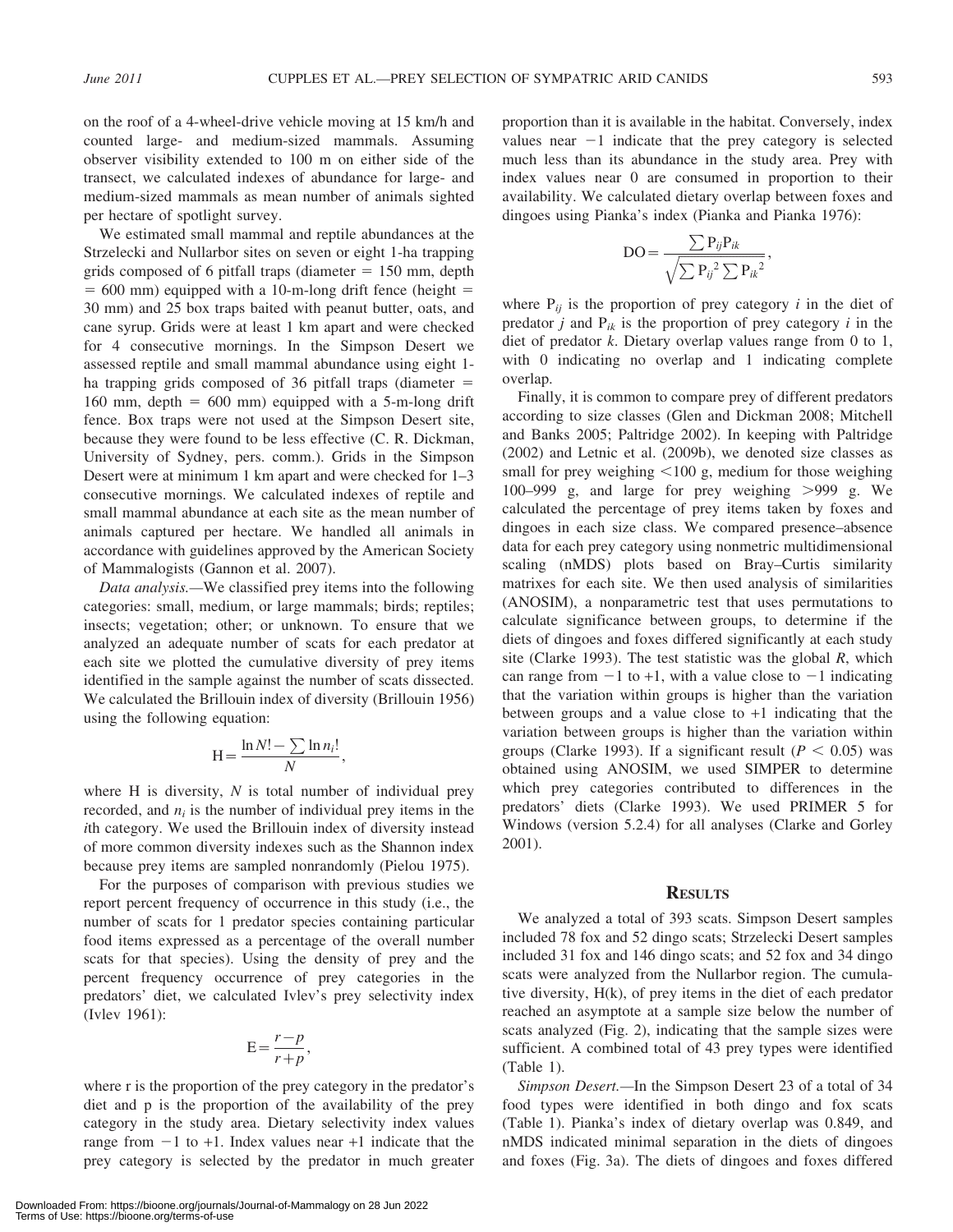

FIG. 2.—Cumulative diversity,  $H(k)$ , of a) fox and b) dingo prey items with increasing sample size (k) for each study site.

significantly (global  $R = 0.233$ ,  $P = 0.001$ ). SIMPER analysis revealed that dingo and fox diets diverged in the prey categories of small mammals, insects, and large mammals, with the former 2 occurring more in fox diets and the latter comprising more dingo diets (Table 2a). Each predator consumed substantially more native rodents than dasyurids (Table 1). Native rodents were the dominant prey item of foxes and were consumed more than twice as often by foxes as by dingoes. Dasyurids were consumed less frequently by foxes than by dingoes. Foxes consumed more reptiles, and dingoes consumed more vegetation (Table 2a). Birds occurred nearly equally in the diets of both predators.

Large mammals in dingo and fox diets were primarily red kangaroos (Macropus rufus) and infrequently, feral camels (Camelus dromedarius). Medium-sized mammalian prey were few and included 2 occurrences of rabbit (Oryctolagus cuniculus) and 1 occurrence of echidna (Tachyglossus aculeatus) found in dingo scats. One unidentified mediumsized prey item was found in a fox scat. Fox remains were found in 4 dingo scats. Feral cat (Felis catus) and dingo hair appeared in 2 fox scats.

Reptiles and small mammals were the most abundant potential prey available in the Simpson Desert, followed by large and medium mammals (Table 3a). Dingoes and foxes consumed medium and large mammals disproportionately more than their abundance in the Simpson Desert (Table 3a). Foxes selected small mammals in greater numbers than their abundance, but dingoes consumed small mammals in proportion to their availability. Reptiles were represented in fox diets in proportion to their abundance and were selected slightly less in relation to their availability by dingoes.

Strzelecki Desert.—In the Strzelecki Desert 12 of 18 food types were found in both predators' scats (Table 1). Dietary overlap was high (0.970), but a statistically significant difference was found between the diets of the 2 predators (Fig. 3b; global  $R = 0.129$ ,  $P = 0.01$ ). SIMPER analysis identified that this difference resulted from the greater presence of medium mammals and reptiles in dingo diets and livestock in fox diets (Table 2b). Medium mammals (mainly rabbits) appeared in 73% of dingo scats but only  $52\%$ of fox scats. Livestock (Bos sp. or Ovis aries, or both) occurred in 16% and 12% of fox and dingo scats, respectively. Dingoes consumed more reptiles (primarily species of Agamidae) and insects, and foxes consumed more vegetation (Table 1). Both dingoes and foxes consumed red kangaroos; evidence of fallow deer (*Dama dama*) was found in 1 fox scat. Small mammals were few in either predator's diet and consisted of unidentified rodents and house mice (Mus musculus). Birds also were rare in predator scats, and 1 dingo scat contained feral cat remains (Table 1).

Small mammals were the most abundant prey at the Strzelecki site, followed by reptiles, medium mammals, livestock, and large mammals (Table 3b). Both dingoes and foxes showed a preference for large and medium mammals and livestock and consumed these items in greater proportions than their abundances in the environment (Table 3b). Small mammals had low selectivity indexes for both predators despite the high relative abundance of this prey category. Dingoes consumed reptiles in proportion to their abundance in the environment, but foxes selected this prey item disproportionately less than its abundance in the study area.

Nullarbor region.—In the Nullarbor region dingoes and foxes shared 11 of 20 food items (Table 1). Extensive dietary overlap occurred as indicated by Pianka's index (0.957) and the nMDS plot (Fig. 3c). We found no significant difference between the diets of the 2 predator species (global  $R = 0.01$ , P  $= 0.301$ ). Sixty-five percent of dingo scats had medium mammal remains (primarily rabbits), and 48% of fox scats contained rabbits. Insects occurred in 50% of fox scats and 38% of dingo scats, and reptiles, such as skinks and snakes, occurred in 37% of fox scats and 29% of dingo scats (Table 1). Dingoes consumed more birds than did foxes (12% and 6% of scats, respectively). Only dingoes consumed macropods (Macropus fuliginosus), feral cats, and fish or crustaceans in the Nullarbor region; all of these prey items were rare in dingo scats. Large mammalian prey found in fox scats included 1 instance of feral goat (Capra hircus). Small mammals were uncommon in the diets of either predator; those that were found were rodents and Sminthopsis sp.

Reptiles were the most abundant prey item in the Nullarbor region, followed by small, large, and medium-sized mammals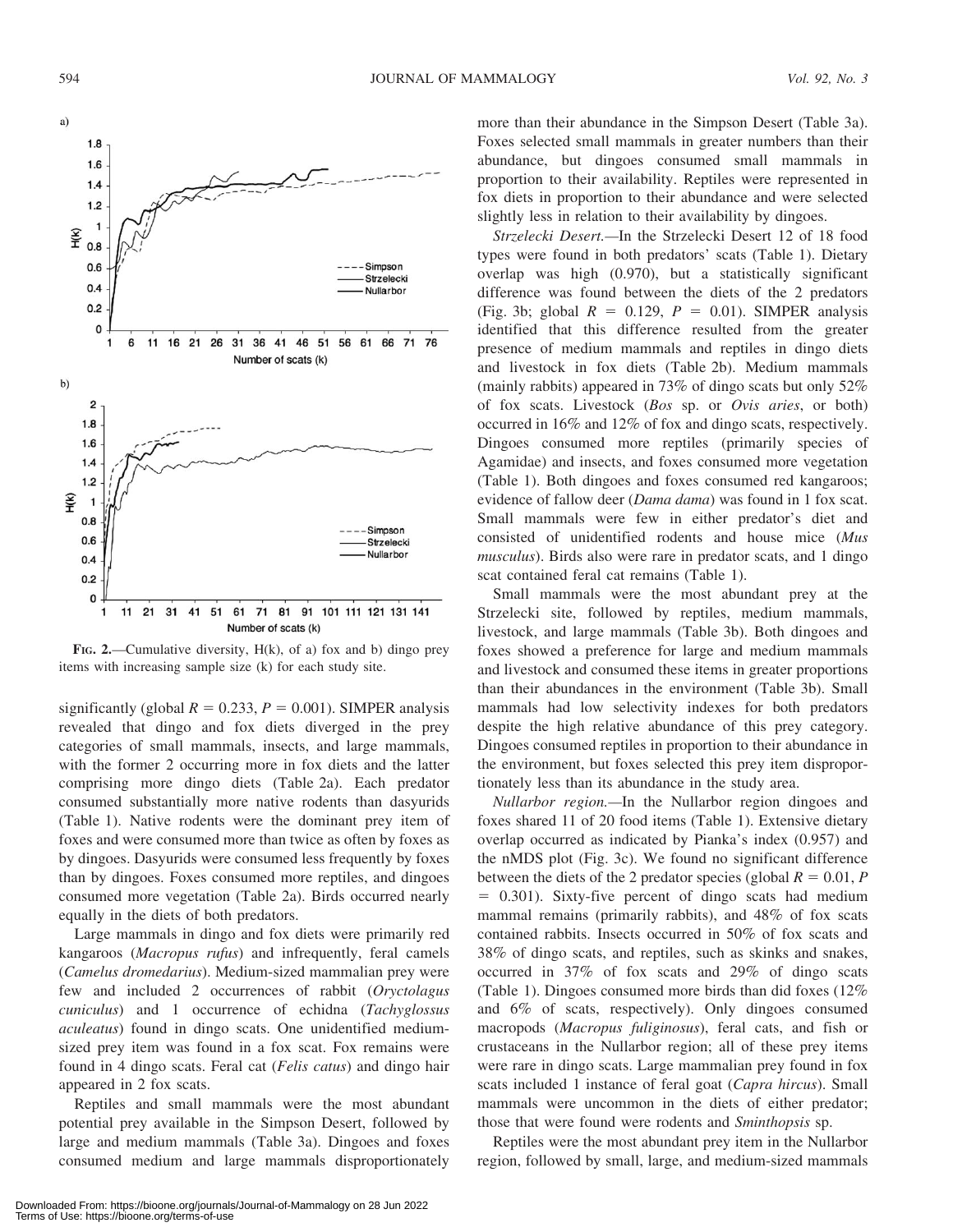TABLE 1.—Percent frequency of occurrence of prey categories (based on presence–absence) and items in the diets of dingoes and foxes in the Simpson Desert, Strzelecki Desert, and Nullarbor region.

|                                                    | Simpson Desert                   |                          | Strzelecki Desert        |                               | Nullarbor region                |                          |
|----------------------------------------------------|----------------------------------|--------------------------|--------------------------|-------------------------------|---------------------------------|--------------------------|
| Prey item                                          | Dingo                            | Fox                      | Dingo                    | Fox                           | Dingo                           | Fox                      |
| Small mammals                                      | 53.8                             | 85.9                     | 2.7                      | 6.5                           | 14.7                            | 17.3                     |
| Dasyuridae, unidentified                           | 3.8                              | 1.3                      | $\overline{\phantom{0}}$ |                               |                                 |                          |
| Dasycercus cristicauda, mulgara                    | $\equiv$                         | 1.3                      |                          |                               |                                 |                          |
| Sminthopsis spp.                                   | 9.6                              | 3.8                      |                          | $\overline{\phantom{0}}$      | 2.9                             | 1.9                      |
| Sminthopsis macroura, striped-face dunnart         | 7.7                              | 3.8                      |                          |                               |                                 |                          |
| Sminthopsis youngsoni, lesser hairy-footed dunnart | 3.8                              | 1.3                      |                          |                               |                                 |                          |
| Sminthopsis crassicaudata, fat-tailed dunnart      | 1.9                              |                          |                          |                               |                                 |                          |
| Ningaui ridei, ningaui                             | 3.8                              | 2.6                      | $\overline{\phantom{0}}$ | $\overline{\phantom{0}}$      | $\overline{\phantom{0}}$        |                          |
| Muridae, unidentified rodents                      | 15.4                             | 14.1                     | 0.7                      | 3.2                           | 5.9                             | 3.8                      |
| Muridae, unidentified native rodents               | 13.5                             | 17.9                     | $\overline{\phantom{0}}$ | $\overline{\phantom{0}}$      |                                 |                          |
| Leggadina forresti, Forrest's mouse                | 5.8                              | 14.1                     | $\overline{\phantom{0}}$ | $\qquad \qquad$               | $\overline{\phantom{0}}$        | $\overline{\phantom{0}}$ |
| Mus musculus, house mouse                          | 26.9                             | 25.6                     | 2.1                      | 3.2                           | 5.9                             | 7.7                      |
| Notomys alexis, spinifex hopping-mouse             | 9.6                              | 23.1                     |                          |                               |                                 |                          |
| Notomys cervinus, fawn hopping-mouse               | 1.9                              |                          |                          |                               |                                 | $\overline{\phantom{0}}$ |
| Notomys mitchellii, Mitchell's hopping-mouse       | $\overbrace{\phantom{12322111}}$ |                          |                          |                               |                                 | 3.8                      |
| Pseudomys desertor, desert mouse                   | 3.8                              | 9.0                      |                          |                               |                                 |                          |
| Pseudomys hermannsburgensis, sandy inland mouse    | 36.5                             | 55.1                     |                          | $\overbrace{\phantom{12332}}$ | $\overline{\phantom{0}}$        |                          |
| Medium-sized mammals                               | 11.5                             | 3.8                      | 72.6                     | 51.6                          | 64.7                            | 48.1                     |
| Mammalia (medium), unidentified                    | $\qquad \qquad$                  | 1.3                      | $\overline{\phantom{0}}$ | 3.2                           | 2.9                             |                          |
| Oryctolagus cuniculus, rabbit                      | 3.8                              |                          | 71.2                     | 48.4                          | 58.8                            | 48.1                     |
| Tachyglossus aculeatus, echidna                    | 1.9                              |                          | 0.7                      |                               |                                 |                          |
| Vulpes vulpes, fox                                 | 7.7                              | $\overline{\phantom{0}}$ |                          |                               |                                 |                          |
|                                                    |                                  | 1.3                      |                          |                               |                                 |                          |
| Canis lupus familiaris, dog<br>Felis catus, cat    |                                  | 1.3                      | 1.4                      |                               | $\overline{\phantom{0}}$<br>2.9 |                          |
|                                                    | 48.0                             | 3.8                      | 14.4                     | 12.9                          | 5.9                             | 1.9                      |
| Large mammals                                      |                                  | 3.8                      |                          | 9.7                           |                                 |                          |
| Macropus rufus, red kangaroo                       | 44.2                             |                          | 14.4                     |                               | $\overline{\phantom{0}}$<br>5.9 |                          |
| Macropus fuliginosis, western grey kangaroo        | $\overline{\phantom{0}}$         | $\overline{\phantom{0}}$ | $\overline{\phantom{0}}$ |                               |                                 |                          |
| Capra hircus, feral goat                           | 7.7                              |                          |                          | $\overline{\phantom{0}}$      |                                 | 1.9                      |
| Camelus dromedarius, feral camel                   |                                  |                          |                          |                               |                                 |                          |
| Dama dama, fallow deer                             | $\overline{\phantom{0}}$         |                          |                          | 3.2                           |                                 |                          |
| Reptiles                                           | 38.5                             | 48.7                     | 21.9                     | 16.1                          | 29.4                            | 36.5                     |
| Reptilia, unidentified reptiles                    | 9.6                              | 14.1                     | $\overline{\phantom{0}}$ |                               | 2.9                             | 3.8                      |
| Agamidae, unidentified dragon                      | 9.6                              | 12.8                     | 18.5                     | 9.7                           | $\overline{\phantom{0}}$        | 5.8                      |
| Pogona vitticeps, inland bearded dragon            | 1.9                              | 3.8                      | 5.5                      | $\qquad \qquad$               |                                 |                          |
| Varanidae, unidentified lizard                     | 1.9                              | 10.3                     | $\overline{\phantom{0}}$ | $\overbrace{\phantom{12332}}$ | 2.9                             |                          |
| Varanus gouldii, goanna                            | 3.8                              | 3.8                      | 0.7                      | 3.2                           | $\overline{\phantom{0}}$        | 1.9                      |
| Moloch horridus, thorny devil                      | $\overline{\phantom{0}}$         | 1.3                      |                          |                               | $\overline{\phantom{0}}$        |                          |
| Tiliqua occipitalis, blue-tongued lizard           |                                  |                          | $\overline{\phantom{0}}$ |                               | 2.9                             | 1.9                      |
| Serpentia, unidentified snakes                     | 1.9                              | 1.3                      | 0.7                      | 3.2                           | 5.9                             | 5.8                      |
| Scincidae, unidentified skinks                     | 13.5                             | 17.9                     | 0.7                      | 3.2                           | 14.7                            | 17.3                     |
| <b>Birds</b>                                       | 25.0                             | 21.8                     | 4.8                      | 3.2                           | 11.8                            | 5.8                      |
| Aves, unidentified birds                           | 25.0                             | 21.8                     | 4.8                      | 3.2                           | 11.8                            | 5.8                      |
| Arthropods                                         | 46.2                             | 69.2                     | 16.4                     | 6.5                           | 38.2                            | 50.0                     |
| Insecta, unidentified insects                      | 46.2                             | 69.2                     | 16.4                     | 6.5                           | 38.2                            | 50.0                     |
| Vegetation                                         | 51.9                             | 25.6                     | $7.5$                    | 16.1                          | 20.6                            | $28.8\,$                 |
| Unidentified vegetation                            | 51.9                             | 25.6                     | 7.5                      | 16.1                          | 20.6                            | 28.8                     |
| Other                                              |                                  |                          | 12.3                     | 16.1                          | 5.9                             |                          |
| Livestock $(Bos$ sp.)                              |                                  |                          | 11.6                     | 16.1                          |                                 |                          |
| Livestock (Ovis aries, sheep)                      | $\overline{\phantom{0}}$         |                          | 0.7                      |                               |                                 |                          |
| Fish or crustacean                                 | $\qquad \qquad -$                |                          |                          |                               | 5.9                             |                          |
| Unknown                                            | 1.9                              |                          |                          |                               |                                 |                          |
| Unidentified items                                 | 1.9                              |                          |                          |                               |                                 |                          |

(Table 3c). Both dingoes and foxes showed a preference for large and medium mammals, despite their low abundance relative to other prey (Table 3c). Small mammals also were selected in greater numbers than their abundance by both predators. Reptiles were underrepresented in both predators' diets in relation to their availability.

### **DISCUSSION**

This study is a limited-duration profile of the overlap in arid-zone predator diets. Because scats were collected during a few months of a single 12-month period, seasonal variations in prey abundance and thus predator diets cannot be detected in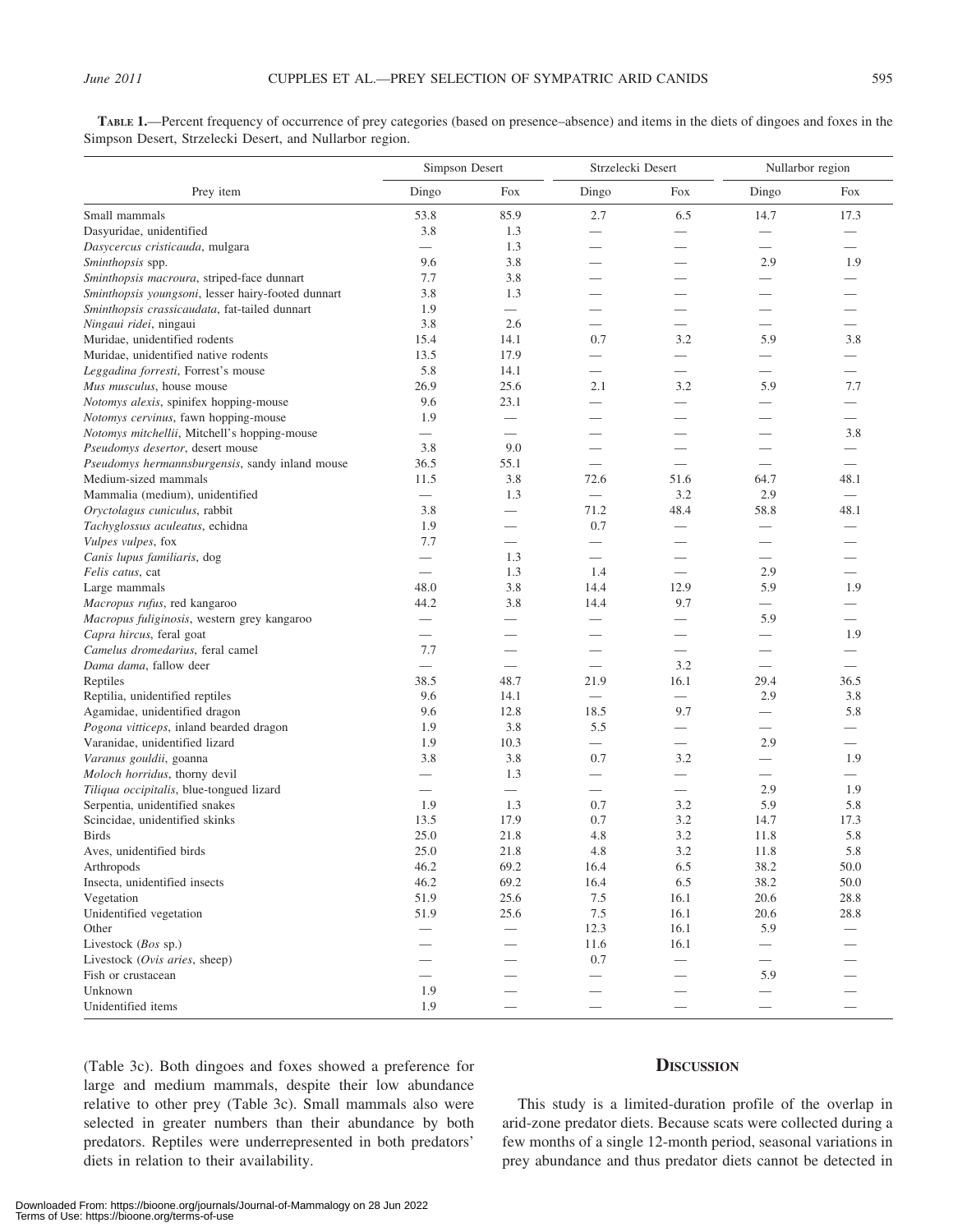

FIG. 3.—Ordination plot of nonmetric multidimensional scaling analyses (nMDS) showing the dietary overlap of foxes  $(\nabla)$  and dingoes  $(**A**)$  in the a) Simpson Desert, b) Strzelecki Desert, and c) Nullarbor region. Stress is a measure of goodness of fit between rankorder of observed distances and those predicted from dissimilarities. Values  $<$  0.2 indicate that the nMDS plot is a good representation of dissimilarities (Quinn and Keough 2002).

our analysis. For instance, Catling (1988) showed that predator (fox and cat) diets responded to the breeding season of staple prey (e.g., rabbits). Furthermore, the availability of prey and predator abundance fluctuates in response to temporal variation in rainfall (Letnic and Dickman 2006; Letnic et al. 2005). Over the course of a 7-year study Corbett and Newsome (1987) found that dingoes in central arid Australia consumed primarily irruptive small and medium-sized prey after periods of rainfall but shifted to larger prey as drought conditions returned. Additionally, Pavey et al. (2008) identified variations in the dietary overlap of dingoes and foxes, depending on the stage of an irruptive rodent outbreak. Because of the relatively short duration of our study, longterm trends in prey abundance were not detectable. Similarly, it is conceivable that the differences in predator control conducted at each site could have influenced our results by altering the relative abundances of predator species and hence their prey preferences (Roberts et al. 2006). Assessments of prey abundance did not include birds and insects, and our analyses indicated that only the latter contributed to the difference between the canid diets at the Simpson Desert site. Furthermore, our trapping techniques might have been less effective in capturing larger reptiles. Although the high dietary overlap observed suggests that these prey species were comparably available to both dingoes and foxes (Mitchell and Banks 2005), we were unable to assess prey preferences for birds and insects, and prey selectivity for reptiles could be undervalued.

Despite these limitations, our findings offer insight into the potential for dietary competition and predatory interactions between sympatric dingoes and foxes in arid Australia. The extent of dietary overlap found in each arid study area ( $DO =$ 0.849–0.970) was greater than that reported for the Tanami Desert ( $DO = 0.63$ —Paltridge 2002) but was consistent with findings from a previous study from the Simpson Desert (DO  $= 0.93$ —Pavey et al. 2008) and studies conducted in mesic forest regions  $(DO = 0.91 - 0.94$ —Glen and Dickman 2008; Mitchell and Banks 2005). The extensive dietary overlap between dingoes and foxes suggests that considerable potential for dietary competition existed at each study site. If this high dietary overlap results in competition for food resources, it could explain the suppressive effect that dingoes have on fox abundances (Johnson and VanDerWal 2009; Letnic et al. 2011).

The similar prey preferences of foxes and dingoes also could contribute to dietary competition and aggressive interference. At all 3 sites dingoes and foxes selected large and medium mammals in greater proportion than their abundance in the environment. This disproportionately high consumption of the same prey conceivably could result in exploitive competition between the predators. The possibility of exploitive competition is even more likely in the Strzelecki and Nullarbor regions where rabbits, the most frequently consumed prey of dingoes and foxes, were consumed by both predators in greater proportion than their abundance. However, demonstrating that dingoes suppress fox abundance through exploitative competition would require manipulating the abundances of dingoes or the availability of food resources for foxes and observing the ensuing numerical and dietary responses of foxes. Such experiments would be challenging to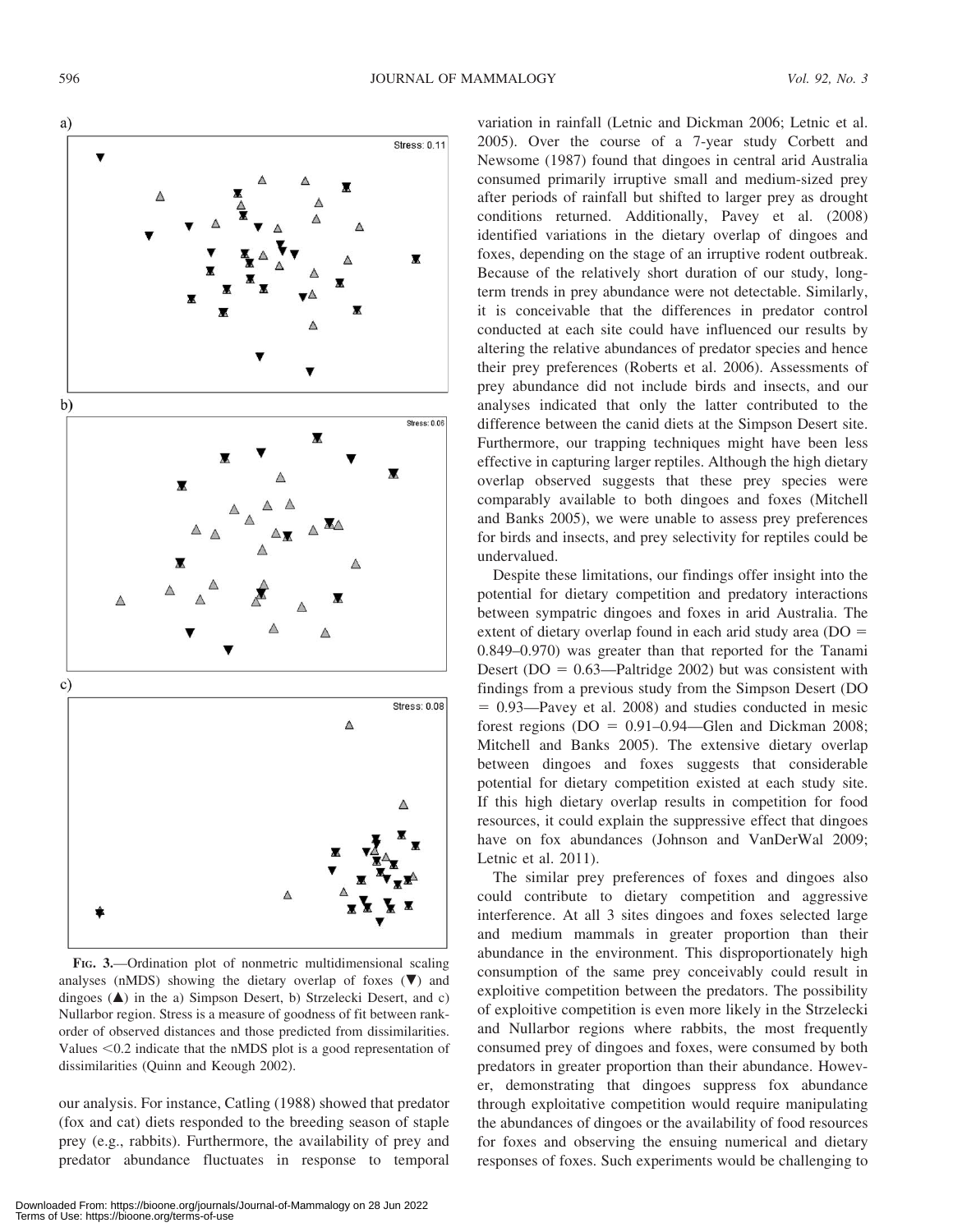| Predator species     | Average similarity | Prey category | Average dissimilarity | Percent contribution | Cumulative percent |
|----------------------|--------------------|---------------|-----------------------|----------------------|--------------------|
| a) Simpson Desert    |                    |               |                       |                      |                    |
| Dingo                | 40.53              | Small mammal  | 10.77                 | 17.66                | 17.66              |
| Fox                  | 57.23              | Insect        | 10.65                 | 17.47                | 35.13              |
|                      |                    | Large mammal  | 10.54                 | 17.29                | 52.41              |
|                      | Vegetation         | 10.10         | 16.58                 | 68.99                |                    |
|                      |                    | Reptile       | 9.36                  | 15.36                | 84.35              |
|                      | <b>Bird</b>        | 6.47          | 10.61                 | 94.96                |                    |
| b) Strzelecki Desert |                    |               |                       |                      |                    |
| Dingo                | 44.22              | Medium mammal | 19.58                 | 29.61                | 29.61              |
| Fox                  | 25.76              | Reptile       | 10.05                 | 15.20                | 44.80              |
|                      | Livestock          | 9.81          | 14.83                 | 59.63                |                    |
|                      | Vegetation         | 8.28          | 12.52                 | 72.15                |                    |
|                      | Large mammal       | 8.09          | 12.23                 | 84.37                |                    |
|                      |                    | Insect        | 5.56                  | 8.41                 | 92.79              |

TABLE 2.—The result of SIMPER analysis of predator diets in the a) Simpson Desert and b) Strzelecki Desert. Average similarity values show the mean similarity between the contents of each scat for dingoes and foxes. Percent contribution indicates the average contributions that individual are actorogies relate to dissimilarity between diets of the 2 predators. individual prey categories make to dissimilarity between diets of the 2 predators. Livestock consists of Bos sp. and Ovis aries.

conduct because of the extensive home ranges of these species, and hence the large areas required (Fleming et al. 2001; Saunders and McLeod 2007), and logistical difficulties posed by the availability of few techniques that are capable of effectively manipulating the abundances of dingoes but not foxes.

Donadio and Buskirk (2006) argued that carnivores that have a high dietary overlap are likely to have more frequent encounters as they seek similar prey. These competitive encounters can result in interspecific aggression or killing over the contested resource. Furthermore, Donadio and Buskirk (2006) noted that interspecific killings are most likely to occur

TABLE 3.—Mean prey abundance and prey selectivity (E) at the a) Simpson, b) Strzelecki, and c) Nullarbor study sites. Prey abundance is reported as captures per hectare of reptiles and small mammals or spotlighted sightings per hectare of medium mammals, native large mammals, and livestock (Bos sp. and Ovis aries). SEs are in parentheses.  $NA = not applicable.$ 

| Prey category | Prey abundance | $E$ (Dingo) | $E$ (Fox) |
|---------------|----------------|-------------|-----------|
| a) Simpson    |                |             |           |
| Reptile       | 4.375 (0.668)  | $-0.194$    | $-0.079$  |
| Small mammal  | 3.267 (0.796)  | 0.116       | 0.337     |
| Medium mammal | 0.006(0.004)   | 0.986       | 0.960     |
| Large mammal  | 0.016(0.012)   | 0.991       | 0.896     |
| Livestock     | $\Omega$       | <b>NA</b>   | <b>NA</b> |
| b) Strzelecki |                |             |           |
| Reptile       | 6.440(1.060)   | 0.005       | $-0.148$  |
| Small mammal  | 23.000 (1.670) | $-0.933$    | $-0.845$  |
| Medium mammal | 0.184(0.012)   | 0.983       | 0.976     |
| Large mammal  | 0.008(0.001)   | 0.996       | 0.996     |
| Livestock     | 0.044(0.008)   | 0.976       | 0.985     |
| c) Nullarbor  |                |             |           |
| Reptile       | 1.000(0.320)   | $-0.291$    | $-0.189$  |
| Small mammal  | 0.850(0.398)   | 0.674       | 0.716     |
| Medium mammal | 0.008(0.009)   | 0.999       | 0.999     |
| Large mammal  | 0.011(0.019)   | 0.988       | 0.962     |
| Livestock     | $\Omega$       | <b>NA</b>   | <b>NA</b> |

Downloaded From: https://bioone.org/journals/Journal-of-Mammalogy on 28 Jun 2022 Terms of Use: https://bioone.org/terms-of-use

when an intermediate body-size difference exists between predators (e.g., the larger predator is 2–5 times bigger than the victim species) because at intermediate body-size differences, the larger predator is likely to perceive the smaller species as sizeable enough to be a competitor but small enough to defeat with minimal risk (Donadio and Buskirk 2006). Dingoes are, on average, 3.5 times larger than foxes, which when coupled with the observed high dietary overlap and similar prey selectivity, conceivably could lead to aggressive encounters between the 2 species. If encounters between dingoes and foxes result in fox mortality, intraguild killing could explain the suppressive effect that dingoes have on the abundance of foxes (Johnson and VanDerWal 2009; Letnic et al. 2011). The idea that dingoes suppress fox abundance by direct killing also is supported by the occurrence of fox remains in 4 dingo scats from the Simpson Desert and previous observations of dingoes killing foxes and the presence of fox remains in dingo scats (Glen et al. 2010; Letnic and Dworjanyn, in press; Letnic and Koch 2010; Marsack and Campbell 1990; Mitchell and Banks 2005).

Consistent with previous studies, our results showed that when rabbits are present they are an important dietary item for both dingoes and foxes (Catling 1988; Corbett and Newsome 1987). Furthermore, when rabbits are absent or rare, both predators increase their consumption of reptiles and invertebrates (Paltridge 2002), and in the case of dingoes, large prey such as livestock and kangaroos (Corbett 1995). In the Simpson Desert, where rabbits were absent, small rodents  $(<50 g$ ) served as staple prey, particularly for foxes, for which the frequency of occurrence of native rodents was more than twice as high as that in dingo scats. Hence, the relatively low dietary overlap observed in the Simpson Desert could be due to the rarity of rabbits (Letnic and Dickman 2006), which were selected for by both dingoes and foxes at the other sites in this study. Other studies have shown that dietary overlap also could depend on temporal trends in prey abundances and hence predator diets. For example, Pavey et al. (2008) found that both dingoes and foxes had broader dietary niches during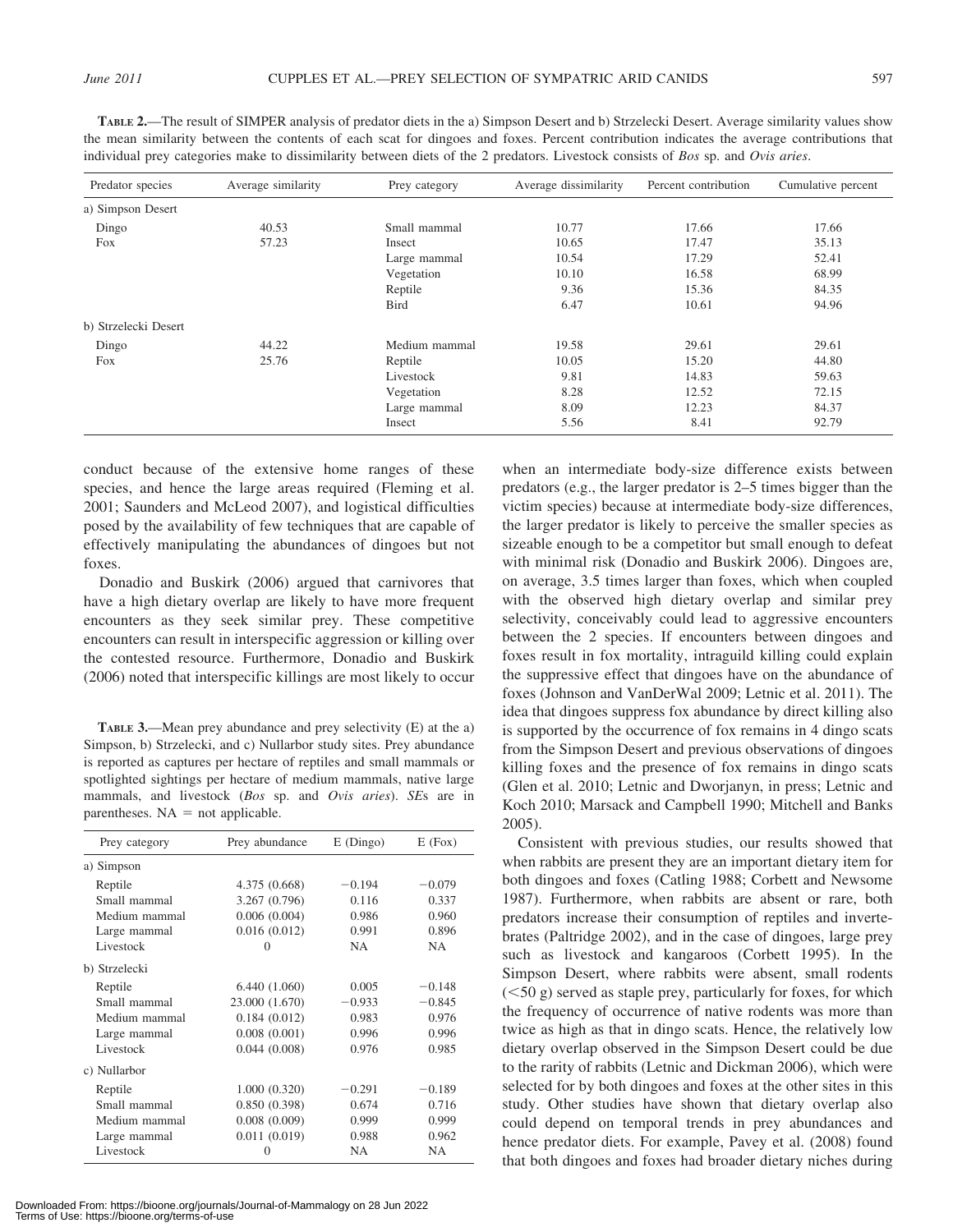periods of low rodent abundance and higher dietary overlap during rodent outbreaks when both species preyed heavily on abundant rodents. However, our results support the notion that the presence of rabbits increases dietary overlap between dingoes and foxes, despite this prey item's relatively lower abundance. At the Strzelecki and Nullarbor sites overlap between the predators' diets was highest, despite rabbits being substantially less abundant than other prey items, particularly small mammals. The strong preference of both predators for rabbits when they are present in the landscape might reflect the relatively high energy rewards provided by rabbits in comparison to smaller prey such as rodents and lizards (Paltridge 2002), and in the case of dingoes, the relatively low abundances of large prey (Letnic et al. 2009b).

In the Simpson Desert dingo and fox diets were highly dissimilar with regard to the relative frequency of occurrence of small and large mammals. Camels were found in dingo feces, but because of their large size (400–600 kg), camels likely were not killed by dingoes. Rather, camel remains in dingo feces were likely the result of dingoes consuming carrion or preying on camel calves. Dingoes in the Strzelecki Desert and Nullarbor region also consumed more large mammals than did foxes. Because foxes are predominately solitary foragers (MacDonald 1977) and are less capable of individually subduing large prey, large fox prey in the Strzelecki Desert (cattle) most likely was consumed as carrion. The greater incidence of large mammals in dingo diets and small mammals in fox diets was consistent with the findings of previous studies that have found a tendency for foxes to consume smaller prey than dingoes (Letnic et al. 2009b; Marsack and Campbell 1990; Mitchell and Banks 2005; Paltridge 2002).

The predilection of foxes for smaller prey than what dingoes selected is consistent with the prediction made under the MRH that mesopredators are likely to have greater per capita impact on small prey than sympatric top-order predators (Ritchie and Johnson 2009). It also follows from the MRH that top-order predators can be expected to alleviate the predatory impact of mesopredators on small prey by suppressing the abundance or altering the behavior of mesopredators, or both (Ritchie and Johnson 2009). These predictions are borne out in the arid regions of Australia where an inverse relationship exists between the abundances of dingoes and foxes (Letnic et al. 2011; Newsome et al. 2001) and positive relationships exist between the presence of dingoes and the persistence and abundances of native rodents and ground-dwelling marsupials (Johnson et al. 2007; Letnic et al. 2009a, 2009b). These patterns, consistent with the predictions of the MRH, suggest that dingoes have the potential to be used as a mechanism to mitigate the predatory impacts of foxes on native fauna (Dickman et al. 2009; Letnic et al. 2011).

In conclusion, our results showed that sympatric dingoes and foxes have extensive dietary overlap, similar overrepresentation according to abundance of preferential prey in their diets, and that fox remains were present in the diet of dingoes. These findings are consistent with the notion that dingoes have the potential to suppress fox abundance through both dietary competition and intraguild predation. Although considerable dietary overlap was found between dingoes and foxes, dingoes tended to consume larger prey and foxes showed a preference for smaller prey. These findings are consistent with the MRH and support the notion that small prey benefit from the suppressive effect of dingoes on foxes. We recommend that future research seeks to manipulate dingo populations to provide a better understanding of their effects on the abundance, diet, and behavior of foxes. Studies of this nature will assist in evaluating the utility of incorporating the trophic effects of top-order predators into programs for the conservation of biodiversity.

#### **ACKNOWLEDGMENTS**

The assistance of B. Tamayo, N. Lenier, T. Popic, A. Greenville, A. Frank, L. Denny, and T. Buckmaster in collecting and analyzing scats is greatly appreciated. Finally, J. Hess provided assistance in statistical analyses, and D. Phalen provided useful feedback on a previous version of this manuscript. This research was funded by Australian Research Council grant DP0666574 to ML.

#### LITERATURE CITED

- BEGON, M., J. L. HARPER, AND C. R. TOWNSEND. 1996. Ecology: individuals, populations, and communities. Blackwell Science Ltd., Oxford, United Kingdom.
- BERGER, K. M., AND E. M. GESE. 2007. Does interference competition with wolves limit the distribution and abundance of coyotes? Journal of Animal Ecology 76:1075–1085.
- BERGER, K. M., E. M. GESE, AND J. BERGER. 2008. Indirect effects and traditional trophic cascades: a test involving wolves, coyotes, and pronghorn. Ecology 89:818–828.
- BESCHTA, R. L. 2003. Cottonwoods, elk, and wolves in the Lamar Valley of Yellowstone National Park. Ecological Applications 13:1295–1309.
- BRILLOUIN, L. 1956. Science and information theory. Academic Press, New York.
- BUREAU OF METEOROLOGY. 2009. Climate statistics for Australian locations. http://www.bom.gov.au/climate/averages/tables/ cw\_038003.shtml. Accessed 2 June 2009.
- CATLING, P. C. 1988. Similarities and contrasts in the diets of foxes, Vulpes vulpes, and cats, Felis catus, relative to fluctuating prey populations and drought. Australian Wildlife Research 15:307–317.
- CLARKE, K. R. 1993. Non-parametric multivariate analyses of changes in community structure. Australian Journal of Ecology 18:117–143.
- CLARKE, K. R., AND R. N. GORLEY. 2001. PRIMER v.5: user manual/ tutorial. PRIMER-E, Plymouth, United Kingdom.
- CORBETT, L. 1995. The dingo in Australia and Asia. University of New South Wales Press, Sydney, Australia.
- CORBETT, L. K., AND A. E. NEWSOME. 1987. The feeding ecology of the dingo. III. Dietary relationships with widely fluctuating prey populations in arid Australia: an hypothesis of alternation of predation. Oecologia 74:215–227.
- CROOKS, K. R., AND M. E. SOULÉ. 1999. Mesopredator release and avifaunal extinctions in a fragmented system. Nature 400:563–566.
- DICKMAN, C. R., A. S. GLEN, AND M. LETNIC. 2009. Reintroducing the dingo: can Australia's conservation wastelands be restored? Pp. 238–269 in Reintroduction of top order predators (M. W. Hayward and M. J. Somers, eds.). Wiley-Blackwell, London, United Kingdom.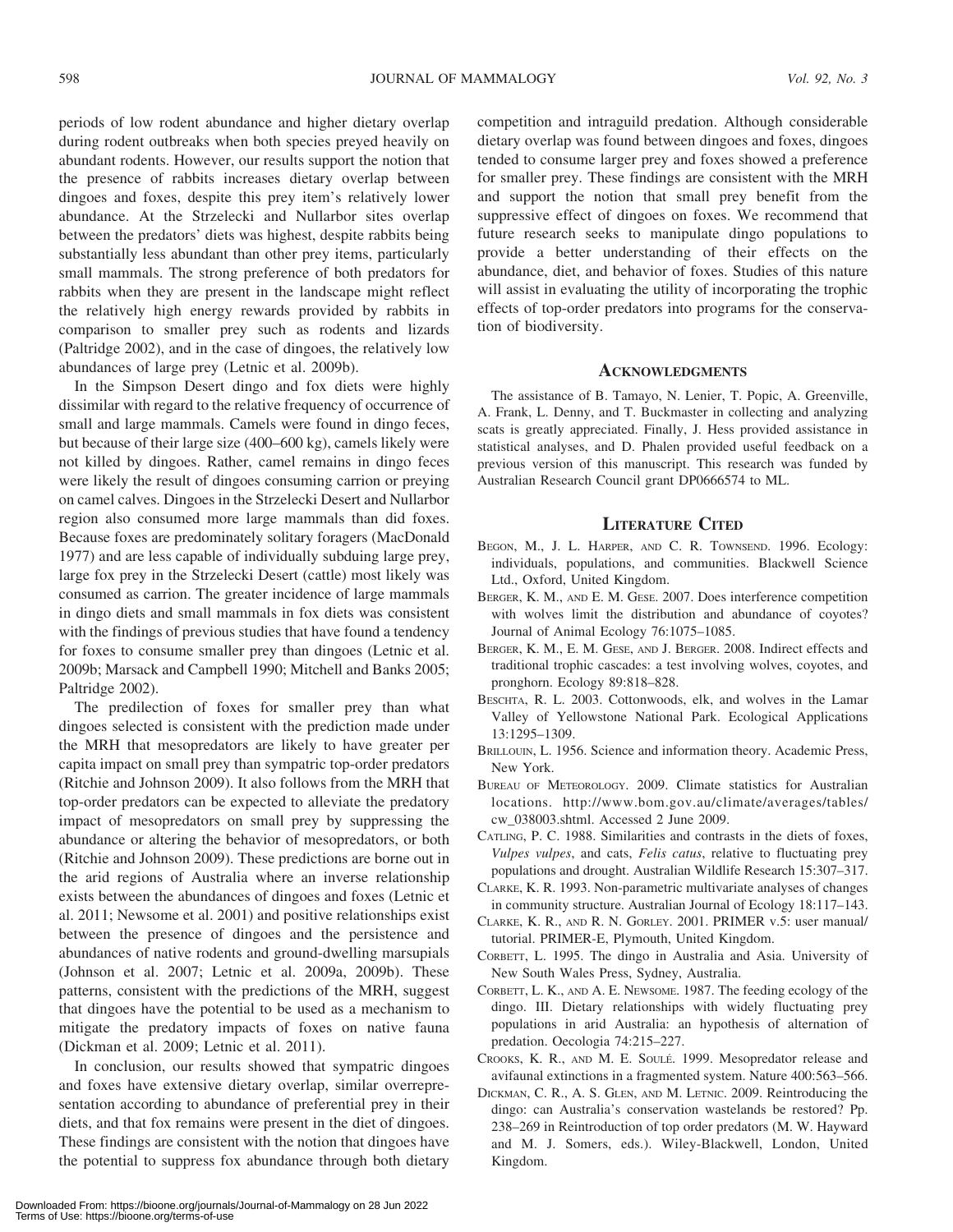- DONADIO, E., AND S. W. BUSKIRK. 2006. Diet, morphology, and interspecific killing in Carnivora. American Naturalist 167:524– 536.
- ESTES, J. A., ET AL. 2004. Complex trophic interactions in kelp forest ecosystems. Bulletin of Marine Science 75:621–638.
- FEDRIANI, J. M., T. K. FULLER, R. M. SAUVAJOT, AND E. C. YORK. 2000. Competition and intraguild predation among three sympatric carnivores. Oecologia 125:258–270.
- FLEMING, P., L. CORBETT, R. HARDEN, AND P. THOMSON. 2001. Managing the impacts of dingoes and other wild dogs. Bureau of Rural Sciences, Canberra, Australia.
- GANNON, W. L., R. S. SIKES, AND THE ANIMAL CARE AND USE COMMITTEE OF THE AMERICAN SOCIETY OF MAMMALOGISTS. 2007. Guidelines of the American Society of Mammalogists for the use of wild mammals in research. Journal of Mammalogy 88:809–823.
- GLEN, A. S., AND C. R. DICKMAN. 2005. Complex interactions among mammalian carnivores in Australia, and their implications for wildlife management. Biological Review 80:387–401.
- GLEN, A. S., AND C. R. DICKMAN. 2008. Niche overlap between marsupial and eutherian carnivores: does competition threaten the endangered spotted-tail quoll? Journal of Applied Ecology 45:700– 707.
- GLEN, A. S., C. R. DICKMAN, M. E. SOULÉ, AND B. G. MACKEY. 2007. Evaluating the role of the dingo as a trophic regulator in Australian ecosystems. Austral Ecology 32:492–501.
- GLEN, A. S., M. PENNAY, C. R. DICKMAN, B. A. WINTLE, AND K. B. FIRESTONE. In press. Diets of sympatric native and introduced carnivores in the Barrington Tops, eastern Australia. Austral Ecology.
- IVLEV, V. S. 1961. Experimental ecology of feeding fishes. Yale University Press, New Haven, Connecticut.
- JOHNSON, C. N., J. L. ISAAC, AND D. O. FISHER. 2007. Rarity of a top predator triggers continent-wide collapse of mammal prey: dingoes and marsupials in Australia. Proceedings of the Royal Society of London, B. Biological Sciences 274:341–346.
- JOHNSON, C. N., AND J. VANDERWAL. 2009. Evidence that dingoes limit abundance of a mesopredator in eastern Australian forests. Journal of Applied Ecology 46:641–646.
- KINNEAR, J. E., N. R. SUMNER, AND M. L. ONUS. 2002. The red fox in Australia—an exotic predator turned biocontrol agent. Biological Conservation 108:335–359.
- LETNIC, M., M. S. CROWTHER, AND F. KOCH. 2009a. Does a toppredator provide an endangered rodent with refuge from an invasive mesopredator? Animal Conservation 12:302–312.
- LETNIC, M., AND C. R. DICKMAN. 2006. Boom means bust: interactions between El Niño/Southern Oscillation (ENSO), rainfall and the processes threatening mammal species in arid Australia. Biodiversity and Conservation 15:3847–3880.
- LETNIC, M., AND S. A. DWORJANYN. In press. How does a top predator reduce the predatory impact of an endangered rodent? Ecography 12:302–312.
- LETNIC, M., C. GORDON, M. S. CROWTHER, F. KOCH, AND C. R. DICKMAN. 2009b. Keystone effects of an alien top-predator stem extinctions of native mammals. Proceedings of the Royal Society of London, B. Biological Sciences 276:3249–3256.
- LETNIC, M., ET AL. 2011. Does a top-predator suppress the abundance of an invasive mesopredator at a continental scale? Global Ecology and Biogeography 20:343–353.
- LETNIC, M., AND F. KOCH. 2010. Are dingoes a trophic regulator in arid Australia? A comparison of mammal communities on either side of the dingo fence. Austral Ecology 35:167–175.
- LETNIC, M., B. TAMAYO, AND C. R. DICKMAN. 2005. The responses of mammals to La Niña (El Niño Southern Oscillation)–associated rainfall, predation, and wildfire in central Australia. Journal of Mammalogy 86:689–703.
- LINDSTRÖM, E. R., S. M. BRAINERD, J. O. HELLDIN, AND K. OVERSKAUG. 1995. Pine marten–red fox interactions: a case of intraguild predation? Annales Zoologici Fennici 32:123–130.
- MACDONALD, D. W. 1977. On food preference in the red fox. Mammalian Review 7:7–23.
- MARSACK, P., AND G. CAMPBELL. 1990. Feeding behaviour and diet of dingoes in the Nullarbor region, Western Australia. Australian Wildlife Research 17:349–357.
- MITCHELL, B. D., AND P. B. BANKS. 2005. Do wild dogs exclude foxes? Evidence for competition from dietary and spatial overlaps. Austral Ecology 30:581–591.
- NEWSOME, A. E., P. C. CATLING, B. D. COOKE, AND R. SMYTH. 2001. Two ecological universes separated by the dingo barrier fence in semi-arid Australia: interactions between landscapes, herbivory and carnivory, with and without dingoes. Rangeland Journal 21:71–98.
- O'NEILL, A. 2002. Living with the dingo. Envirobook, Annandale, New South Wales, Australia.
- PALTRIDGE, R. 2002. The diets of cats, foxes and dingoes in relation to prey availability in the Tanami Desert, Northern Territory. Wildlife Research 29:389–403.
- PAVEY, C. R., S. R. ELDRIDGE, AND M. HEYWOOD. 2008. Population dynamics and prey selection of native and introduced predators during a rodent outbreak in arid Australia. Journal of Mammalogy 89:674–683.
- PIANKA, E. R., AND H. D. PIANKA. 1976. Comparative ecology of twelve species of nocturnal lizards (Gekkonidae) in the Western Australian desert. Copeia 1:125–142.
- PIELOU, E. R. 1975. Ecological diversity. Wiley InterScience, New York.
- QUINN, G., AND M. KEOUGH. 2002. Experimental design and data analysis for biologists. Cambridge University Press, Cambridge, United Kingdom.
- RAYNER, M. J., M. E. HAUBER, M. J. IMBER, R. K. STAMP, AND M. N. CLOUT. 2007. Spatial heterogeneity of mesopredator release within an oceanic island system. Proceedings of the National Academy of Sciences 104:20862–20865.
- READ, J., AND Z. BOWEN. 2001. Population dynamics, diet and aspects of the biology of feral cats and foxes in arid South Australia. Wildlife Research 28:195–203.
- RIPPLE, W. J., E. J. LARSEN, R. A. RENKIN, AND D. W. SMITH. 2001. Trophic cascades among wolves, elk and aspen on Yellowstone National Park's northern range. Biological Conservation 102:227– 234.
- RITCHIE, E. G., AND C. N. JOHNSON. 2009. Predator interactions, mesopredator release and biodiversity conservation. Ecology Letters 12:982–998.
- ROBERTS, M. W., N. DEXTER, P. D. MEEK, M. HUDSON, AND W. A. BUTTEMER. 2006. Does baiting influence the relative composition of the diets of foxes? Wildlife Research 33:481–488.
- SAUNDERS, G., AND L. MCLEOD. 2007. Improving fox management strategies in Australia. Bureau of Rural Sciences, Canberra, Australia.
- SINCLAIR, A. R., S. MDUMA, AND J. S. BRASHARES. 2003. Patterns of predation in a diverse predator–prey system. Nature 18:288–290.
- SMITH, A. P., AND D. G. QUIN. 1996. Patterns and causes of extinction and decline in Australian conilurine rodents. Biological Conservation 77:243–267.